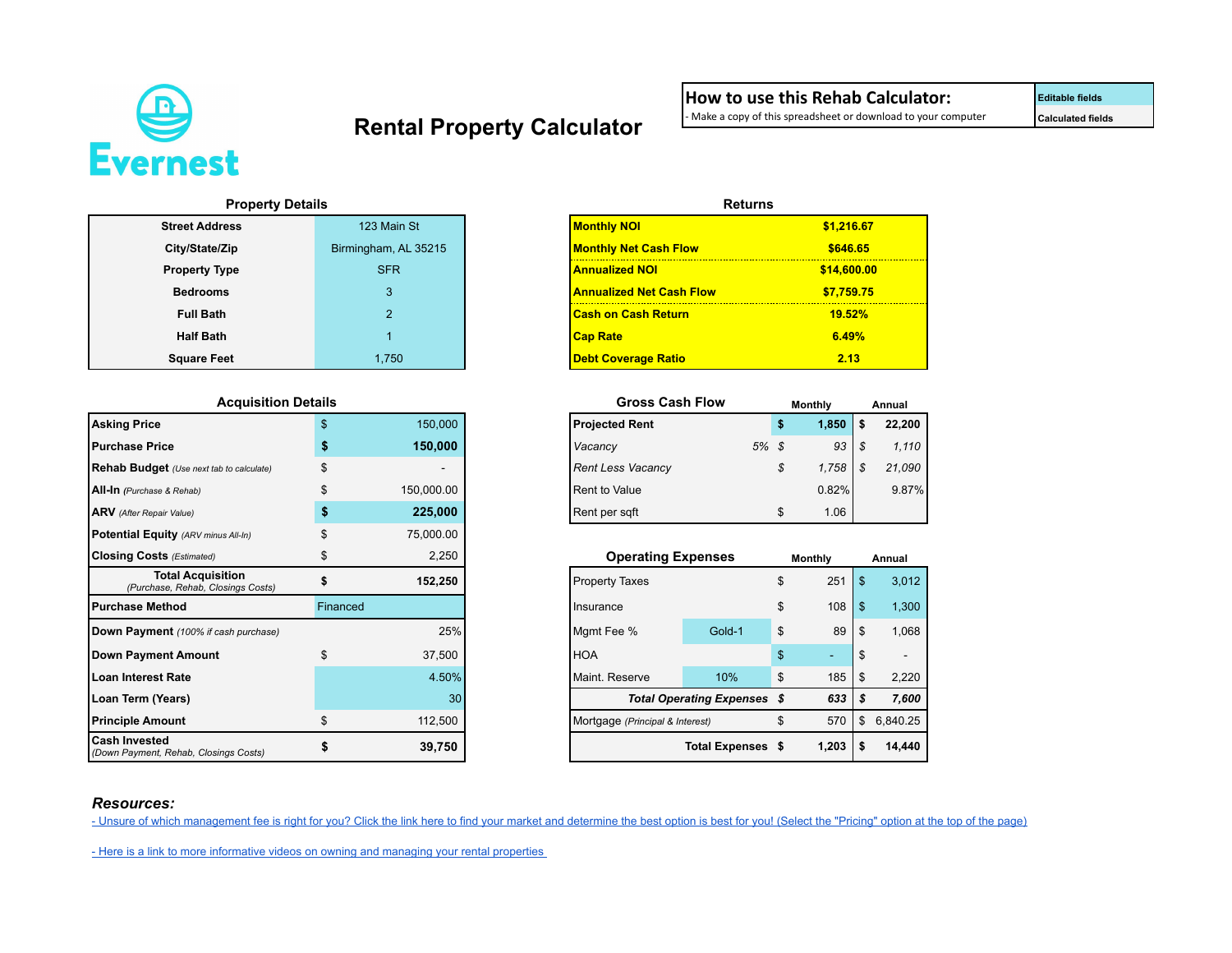

# **Square Feet** 1,750

Address 123 Main St - The totals will calculate automatically based on the line items "checked" City, St, Zip Birmingham, AL 35215 - Grey boxes in the "QTY" column are used to calculate the quanity needed for the item being repaired **Bed** 3 (example: For window replacements, input the number of windows that will be replaced in rehab) **Full Bath** 2 2 **Example 2** (bed & bath quantities will fill in automatically) Half Bath 1 1 - If the price varies in your market for each line item, change the prices as necessary

**How to use this Rehab Calculator:** - Make a copy of this spreadsheet or download to your computer

|                        | <b>Estimated Rehab Costs</b>                                |         |                          |                        |               |
|------------------------|-------------------------------------------------------------|---------|--------------------------|------------------------|---------------|
|                        | <b>Exterior Repairs</b>                                     | \$0     |                          |                        |               |
|                        | <b>Interior Repairs</b>                                     | \$0     |                          |                        |               |
|                        | <b>Mechanical Repairs</b>                                   | \$0     |                          |                        |               |
|                        | 5% Contingency - \$0.00                                     |         |                          |                        |               |
|                        |                                                             | \$0.00  |                          |                        |               |
|                        | <b>Total Repairs -</b>                                      |         |                          |                        |               |
|                        | <b>Rehab Estimator</b>                                      |         |                          |                        |               |
|                        | <b>Exterior</b>                                             | Price   | QTY                      | Y/N                    | <b>Totals</b> |
| YARD                   | Landscape Package                                           | \$0     |                          | None                   | \$0           |
| PAINT & SIDING         | Exterior Paint (per sqft)                                   | \$2.50  |                          |                        | \$0           |
|                        | Siding/Rotten Wood (per sqft)                               | \$4.50  |                          |                        | \$0           |
|                        | <b>Exterior Power Wash</b>                                  | \$500   |                          |                        | \$0           |
| <b>WINDOWS</b>         | Window Replacement (per gty)                                | \$540   | $\mathbf 0$              |                        | \$0           |
|                        | Window Service (wash, paint, caulk, lock, screen) (per qty) | \$150   | $\mathbf 0$              |                        | \$0           |
| <b>DOORS</b>           | Exterior Doors w/ Frame (per qty)                           | \$750   | $\mathbf 0$              |                        | \$0           |
|                        | Exterior Sercurity or Storm Door (per qty)                  | \$225   | 0                        |                        | \$0           |
| <b>ROOF</b>            | Roof Repair                                                 | \$2,000 |                          |                        | \$0           |
|                        | Roof Replacment (per sqft)                                  | \$2.50  |                          |                        | \$0           |
|                        |                                                             |         |                          | <b>Exterior Total:</b> | \$0.00        |
|                        | <b>Interior</b>                                             | Price   | <b>OTY</b>               | Y/N                    | <b>Totals</b> |
| <b>INTERIOR FINISH</b> | Interior Paint (per sqft)                                   | \$3.30  |                          |                        | \$0           |
|                        | Lighting Package (per sqft)                                 | \$1.10  |                          |                        | \$0           |
|                        | Sheetrock                                                   | \$9     |                          |                        | \$0           |
| <b>DOORS</b>           | Interior Bedroom Door w/ Frame                              | \$150   | $\Omega$                 |                        | \$0           |
| <b>FLOORING</b>        | Install Vinyl Lock-in Plank w/ Quarter Round                | \$5.50  |                          |                        | \$0           |
|                        | Install Carpet (per room)                                   | \$600   | $\Omega$                 |                        | \$0           |
| <b>KITCHEN</b>         | Kitchen - Lite Remodel (painting cabinets)                  | \$3,500 |                          |                        | \$0           |
|                        | Kitchen - Full Gut (replace cabinets)                       | \$7,500 |                          |                        | \$0           |
|                        | Appliance Packages                                          | \$2,200 |                          |                        | \$0           |
| <b>BATHROOMS</b>       | Full Bathroom - Complete Remodel                            | \$5,000 | $\overline{\phantom{a}}$ |                        | \$0           |
|                        | Half Bathroom - Complete Remodel                            | \$2,500 | $\mathbf{1}$             |                        | \$0           |
|                        | Full Bathroom - Light Remodel                               | \$2,500 | $\overline{2}$           |                        | \$0           |
|                        | Half Bathroom - Light Remodel                               | \$1,500 | $\mathbf{1}$             |                        | \$0           |
|                        | Bathroom - Toilet                                           | \$250   | $\mathbf 0$              |                        | \$0           |
|                        | Bathroom - Refinish tub shower combo                        | \$1,020 | 0                        |                        | \$0           |
|                        | Bathrooms - Mirror Only                                     | \$250   | $\mathbf 0$              |                        | \$0           |
|                        | Sink Faucet and fixtures only                               | \$200   | $\mathbf 0$              |                        | \$0           |
|                        | Shower Fixtures Only                                        | \$200   | $\Omega$                 |                        | \$0           |
|                        |                                                             |         |                          | <b>Interior Total:</b> | \$0.00        |
|                        | Mechanicals & Misc.                                         | Price   | QTY                      | Y/N                    | <b>Totals</b> |
| <b>HVAC</b>            | Full System - 2 Ton (under 1300 sqft)                       | \$6,000 |                          |                        | \$0           |
|                        | Full System - 2.5 Ton (1300 - 1650 sqft)                    | \$6,500 |                          |                        | \$0           |
|                        | Full System - 3 Ton (1650 - 2000 sqft)                      | \$7,500 |                          |                        | \$0           |
|                        | Airhandler Only                                             | \$2,500 |                          |                        | \$0           |
|                        | Service Existing HVAC (if not replacing)                    | \$500   |                          |                        | \$0           |
|                        | Install new ducts throughout property                       | \$2,000 |                          |                        | \$0           |
|                        |                                                             |         |                          |                        |               |
| PLUMBING               | Water Heater                                                | \$1,200 |                          |                        | \$0           |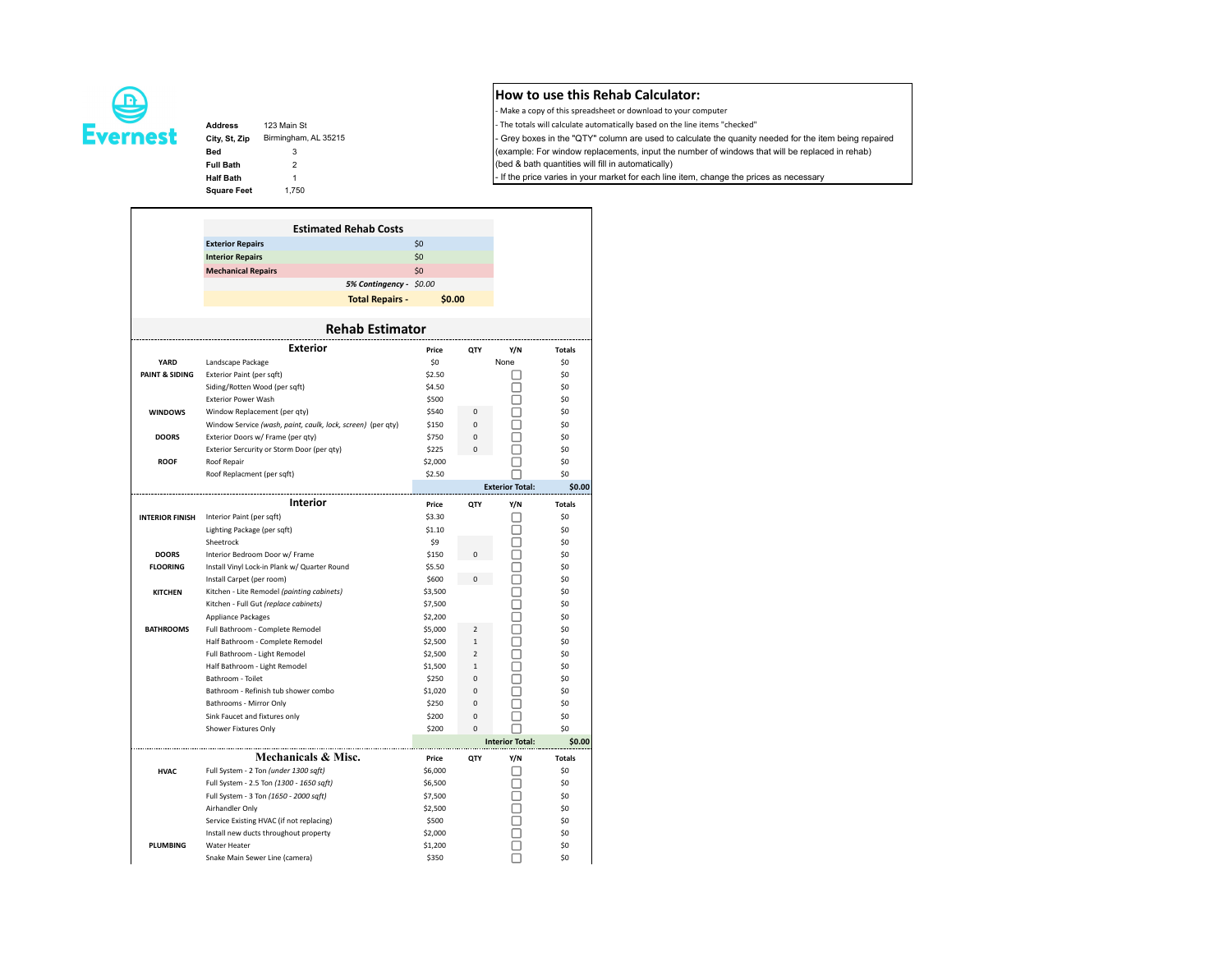|                                                                                                                 | Demo   Haul off debris<br>\$1,000<br>\$0 |                                                |                 |                     |         |                                     |        |
|-----------------------------------------------------------------------------------------------------------------|------------------------------------------|------------------------------------------------|-----------------|---------------------|---------|-------------------------------------|--------|
| \$250<br>\$0<br>Final Clean                                                                                     |                                          | Adding a new closet for room<br>\$1,300<br>\$0 |                 |                     |         | <b>Mechanical &amp; Misc Total:</b> | \$0.00 |
| \$1,700<br>\$0<br>Removing all seller belongings<br>MISC.<br>\$0<br>Fence Removal (old, falling fence)<br>\$350 |                                          |                                                | <b>ELECTRIC</b> | Elec. Panel Upgrade | \$2,500 |                                     | \$0    |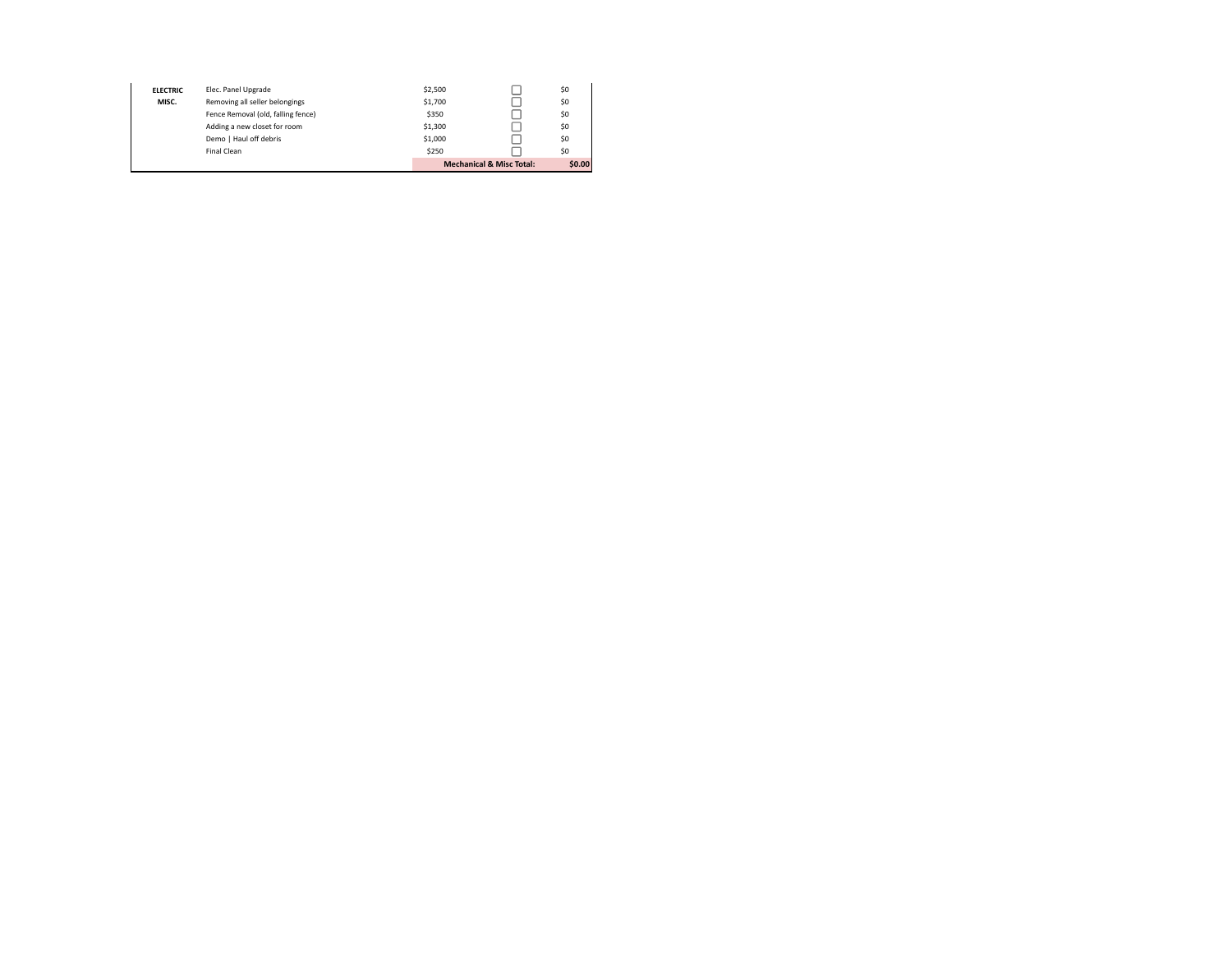

## 123 Main St - Property Analysis

| Monthly Gross Income: | S  | 1,850.00  |
|-----------------------|----|-----------|
| Monthly Expenses:     | S  | 1,203.35  |
| Monthly Net Cashflow: | \$ | 554.15    |
| NOI:                  | \$ | 14,600.00 |
| Purchase Cap Rate     |    | 9.73%     |
| Pro Forma Cap Rate    |    | 6.49%     |
| Cash on Cash ROI:     |    | 16.73%    |

| <b>Purchase Price:</b>         | \$150,000.00     |
|--------------------------------|------------------|
| <b>Purchase Closing Costs:</b> | \$<br>2,250.00   |
| <b>Estimated Repairs:</b>      | \$               |
| <b>Total Project Cost:</b>     | \$<br>152,250.00 |
| <b>After Repair Value:</b>     | \$<br>225,000.00 |
| Down Payment:                  | \$<br>37,500.00  |
| Loan Amount:                   | \$<br>112,500.00 |
| Amortized Over:                | 30 <sup>°</sup>  |
| Loan Interest Rate:            | 4.50%            |
| Monthly P&I:                   | \$<br>570.02     |
| <b>Total Cash Needed:</b>      | \$<br>39,750.00  |



### **After Repair Value: (\$ 225,000.00) Financial Info**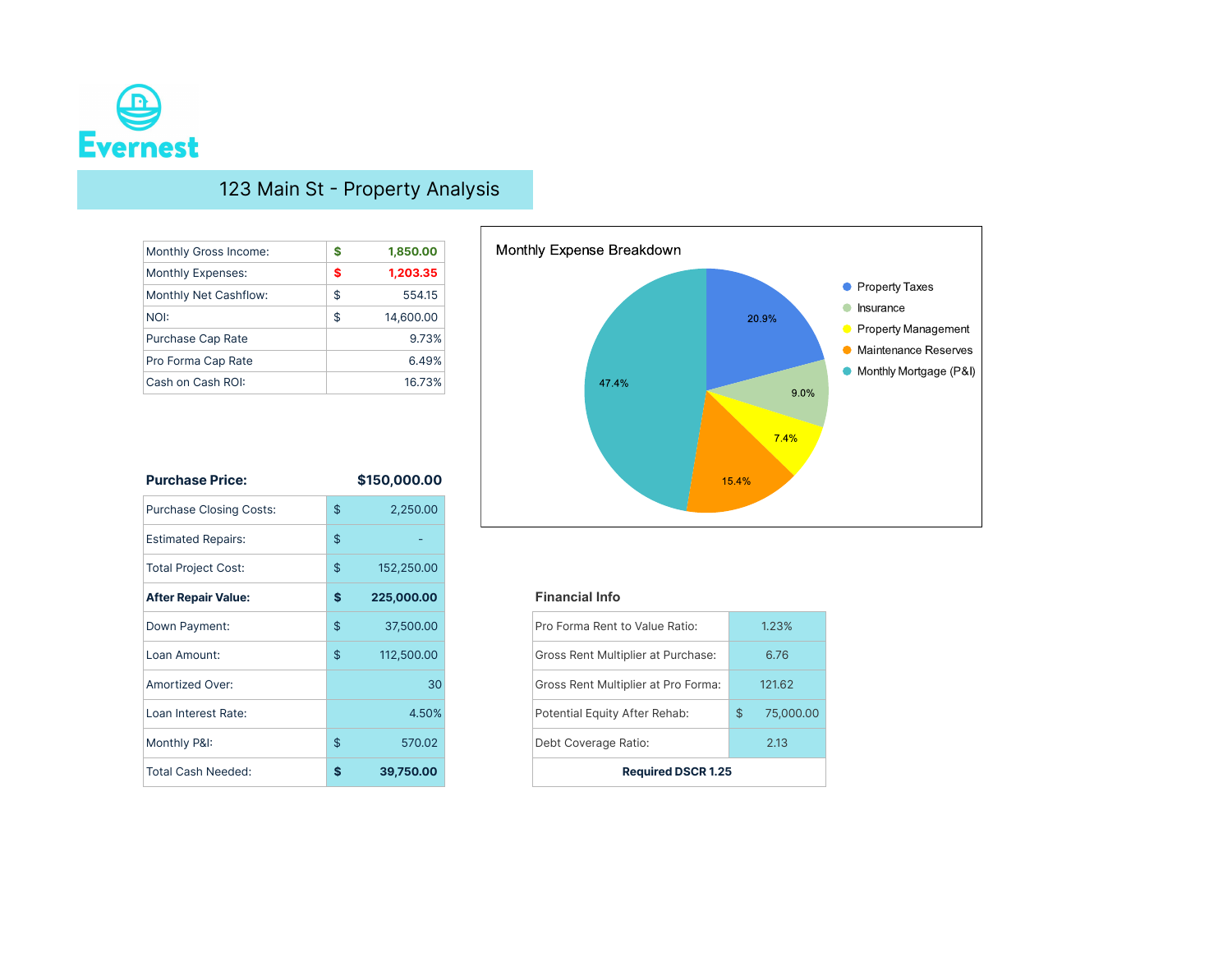### **Analysis Over Time**

| Assumptions:                      |    |
|-----------------------------------|----|
| Expense Increase per year:        | 1% |
| Income Increase per year:         | 3% |
| Property Value increase per year: | 2% |

|                                           | Year 1       | Year 2       | Year <sub>3</sub> | Year 4       | Year 5       | Year 10      | Year 20      | Year 30      |
|-------------------------------------------|--------------|--------------|-------------------|--------------|--------------|--------------|--------------|--------------|
| <b>Total Annual Income:</b>               | \$22,200.00  | \$22,866.00  | \$23,551.98       | \$24,258.54  | \$24,986.30  | \$28,965.96  | \$38,927.83  | \$52,315.75  |
| <b>Total Annual Expenses:</b>             | \$14,440.25  | \$14,516.25  | \$14,593.01       | \$14,670.54  | \$14,748.84  | \$15,152.26  | \$16,021.88  | \$10,142.23  |
| <b>Operating Expenses:</b>                | \$7,600.00   | \$7,676.00   | \$7,752.76        | \$7,830.29   | \$7,908.59   | \$8,312.01   | \$9,181.63   | \$10,142.23  |
| Mortgage & Interest Payment:              | \$6,840.25   | \$6,840.25   | \$6,840.25        | \$6,840.25   | \$6,840.25   | \$6,840.25   | \$6,840.25   | \$0.00       |
| Interest Payment:                         | \$5,025.37   | \$4,942.00   | \$4,854.79        | \$4,763.58   | \$4,668.18   | \$4,121.26   | \$2,579.61   | \$163.85     |
| <b>Cumulative Principal Payments:</b>     | \$1,814.88   | \$3,713.14   | \$5,698.60        | \$7,775.27   | \$9,947.34   | \$22,399.39  | \$57,499.06  | \$112,500.00 |
| <b>Total Annual Cashflow:</b>             | \$7,759.75   | \$8,349.75   | \$8,958.97        | \$9,588.00   | \$10,237.45  | \$13,813.70  | \$22,905.95  | \$42,173.52  |
| Cash on Cash ROI:                         | 19.52%       | 21.01%       | 22.54%            | 24.12%       | 25.75%       | 34.75%       | 57.63%       | 106.10%      |
| <b>Property Value:</b>                    | \$229,500    | \$234,090    | \$238,772         | \$243,547    | \$248,418    | \$274,274    | \$334,338    | \$407,556    |
| Equity:                                   | \$118,814.88 | \$125,303.14 | \$131,970.40      | \$138,822.50 | \$145,865.52 | \$184,173.13 | \$279,337.23 | \$407,556.36 |
| Loan Balance:                             | \$110,685.12 | \$108,786.86 | \$106,801.40      | \$104,724.73 | \$102,552.66 | \$90,100.61  | \$55,000.94  | \$0.00       |
| Profit if Sold (Equity - Cash @ Closing): | \$79,064.88  | \$85,553.14  | \$92,220.40       | \$99,072.50  | \$106,115.52 | \$144,423.13 | \$239,587.23 | \$367,806.36 |
|                                           |              |              |                   |              |              | 10           | 20           | 30           |